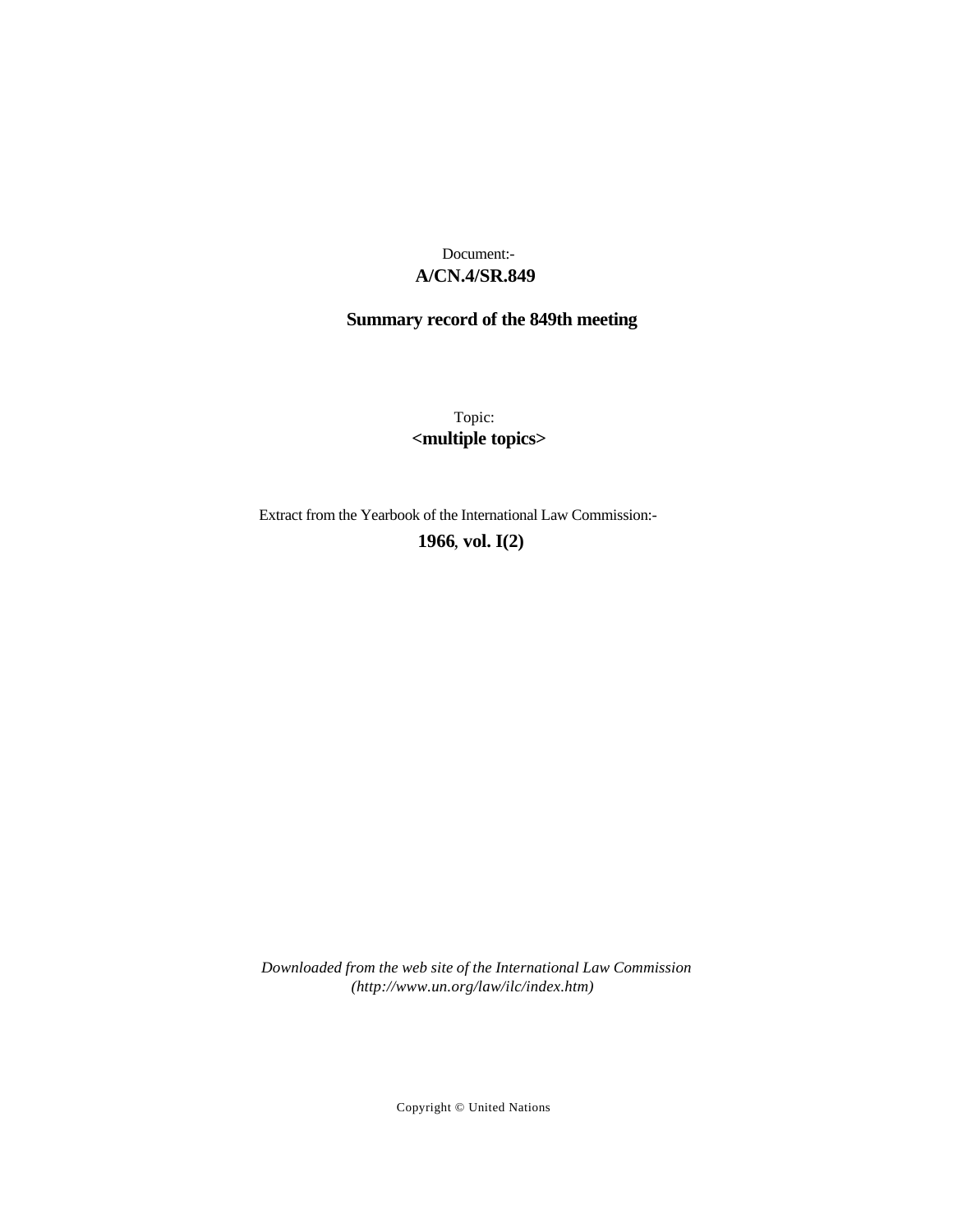67. He accordingly suggested that paragraph 1 be redrafted to open:

" 1. Subject to the provisions of the treaty, the lawful suspension of the operation of a treaty between all or certain of the parties only :

(a) Shall relieve the parties in question from the obligation .. . ".

68. The points raised by Mr. Rosenne would require some further reflection and he would rather not commit himself on them at that stage. However, he was inclined to believe that article 46 on the separability of treaty provisions, adopted by the Commission at its last session, covered the question of partial suspension sufficiently, when combined with article 54 as it now stood and the provisions of the various substantive articles.

69. He did not favour introducing any reference to territorial questions into article 54; that would make the article unduly long, which was undesirable for a general provision of that kind.

70. As for the temporal element, it was sufficiently covered by the statement in paragraph 1 *(a)* that the suspension relieved the parties from the obligation to apply the treaty " during the period of the suspension ". The Drafting Committee might consider whether it was necessary to introduce into the draft articles a provision to the effect that suspension came to an end when the cause of suspension ceased, though that seemed to him self-evident. If it was considered necessary to cover the point by means of an express provision, it should be placed elsewhere than in article 54.

71. He suggested that article 54 be referred to the Drafting Committee for consideration in the light of the discussion.

72. Mr. de LUNA said that his views were the same as those of Mr. Tunkin and Mr. Ago. The only difference between his proposal and Mr. Tunkin's was the inclusion of the word " specially " before the word " affected ", and he would not press for that. The reason why he had suggested the use of the expression " specially affected " was that it had been used by the Commission in paragraph 2 *(b)* of article 42. If a different expression were used in article 54, difficulties of interpretation might arise. 73. He fully agreed that article 54 did not deal with the causes of suspension and that the first group of examples he had given did not come within the scope of the article; as to the last group, he was firmly convinced that the prohibition of nuclear tests would soon become a rule of *jus cogens* outlawing such tests as offences against humanity.

74. Sir Humphrey WALDOCK, Special Rapporteur, said that the term " affected " was used in article 42 in a different context. To refer in article 54 to the " parties affected " would be unsatisfactory as the term was too vague; there could well be parties affected other than those directly in question.

75. Mr. **BARTO&** said he had already had occasion to raise objections to the institution of suspension. It was true that to suspend the operation of a treaty was less serious than to derogate from it, but as a result of the suspension certain States might find themselves excluded from the benefits of treaties of a humanitarian character. To allege that a State had violated or failed

to observe the provisions of a treaty amounted to saying that it did not deserve to have those provisions observed in relation to itself, and the operation of the treaty was suspended where it was concerned. Moreover, suspension of the operation of a treaty might be an expedient to avoid applying the most-favoured-nation clause to a State. For reasons of principle, and out of a desire to safeguard objective treaties and the treaties which shaped the international public order, he warned the Commission against the danger of the institution of suspension, which could be used by a State to disrupt public order by a unilateral decision.

76. The CHAIRMAN, speaking as a member of the Commission, said that the position taken by the Commission on article 54 in no way prejudged the position it would take with respect to the grounds and procedures for suspension. In particular, the Commission had not yet taken a decision on the possibility of suspending the operation of any treaty whatsoever, including treaties of a humanitarian character, to the detriment of certain States. Subject to that reservation, he accepted article 54.

77. Mr. ROSENNE asked whether the Special Rapporteur had any comments to make on the question, raised by Mr. Jiménez de Aréchaga and himself, of strengthening the guarantees to ensure that suspension did not become a concealed means of *de facto* termination of a treaty, especially in the case covered by article 39.

78. Sir Humphrey WALDOCK, Special Rapporteur, said that the point could be dealt with by including in the draft articles a provision to the effect that suspension must terminate when the causes of suspension ceased to exist. Personally, he thought that that went without saying, since the interpretation and the application of the draft articles were governed by good faith. He would give the matter some further thought, however, to decide whether such a provision was necessary.

79. Mr. ROSENNE said he was satisfied with that explanation for the time being.

80. The CHAIRMAN said that, if there were no objection, he would take it that the Commission agreed to refer article 54 to the Drafting Committee, as suggested by the Special Rapporteur.

// *was so agreed.<sup>8</sup>*

The meeting rose at 5.45 p.m.

<sup>8</sup> For resumption of discussion, see 865th meeting, para. 87-99.

#### **849th MEETING**

#### *Wednesday, 11 May 1966, at 10 a.m.*

# *Chairman:* Mr. Mustafa Kamil YASSEEN

Present: Mr. Ago, Mr. Amado, Mr. Bartoš, Mr. Briggs, Mr. Castrén, Mr. El-Erian, Mr. Jiménez de Aréchaga, Mr. Lachs, Mr. de Luna, Mr. Paredes, Mr. Pessou, Mr. Reuter, Mr. Rosenne, Mr. Ruda, Mr. Tsuruoka, Mr. Tunkin, Mr. Verdross, Sir Humphrey Waldock.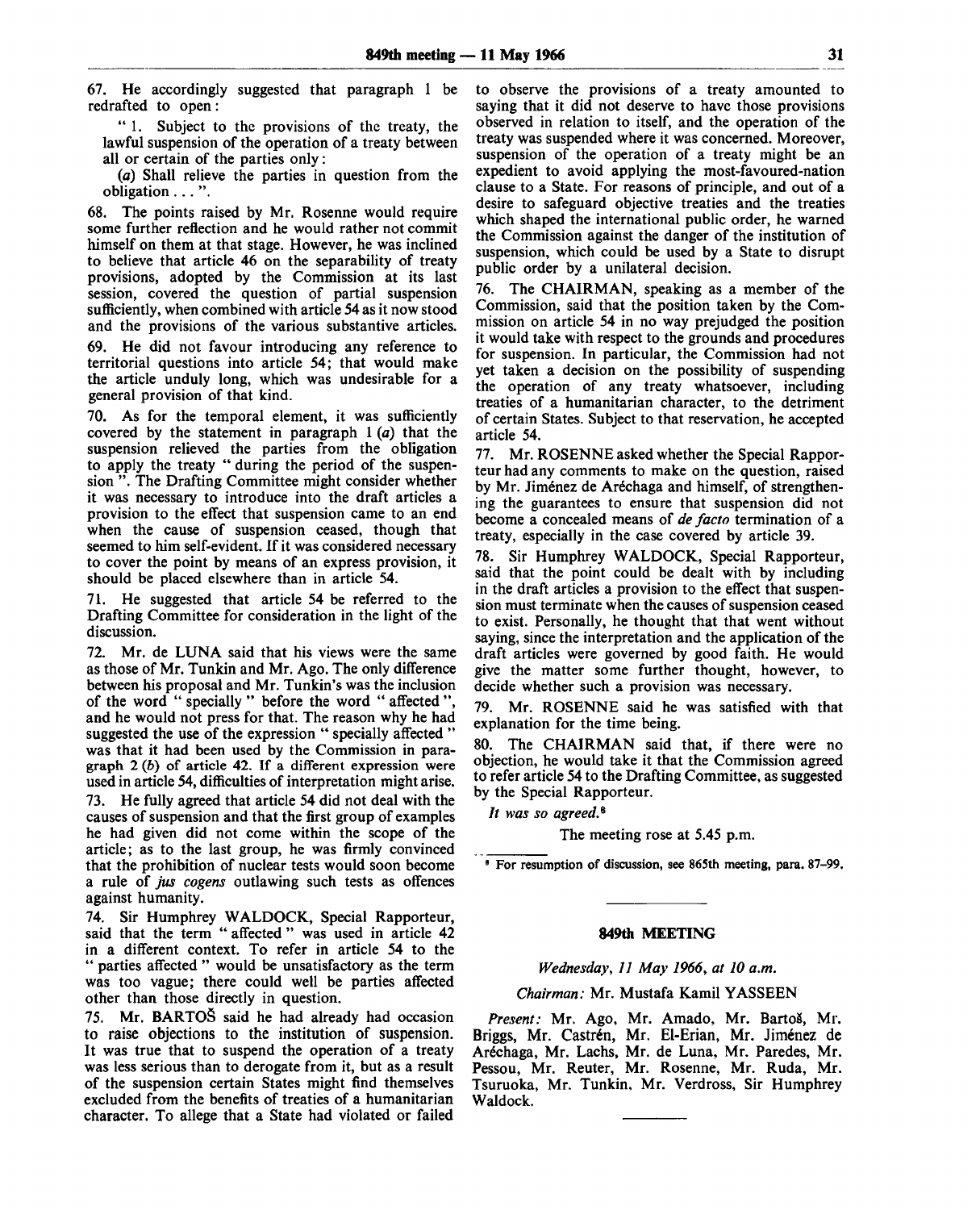[23]

# **Co-operation with Other Bodies**

# [Item 5 of the agenda]

1. The CHAIRMAN said he had received a letter from Mr. Golsong, the observer for the European Committee on Legal Co-operation, transmitting the memorandum concerning the law of treaties which the Commission, at its last session, had asked him to be good enough to supply.<sup>1</sup> Mr. Golsong said that he had drafted the memorandum on his personal responsibility and that he expected to attend the Commission as an observer from 8 to 11 June.

# **Law** of **Treaties**

#### (A/CN.4/186 and Addenda; A/CN.4/L.107 and L.115)

*(resumed from the previous meeting)*

# [Item 1 of the agenda]

ARTICLE 55 *(Pacta sunt servanda)* [23]

#### *Article 55*

#### *Pacta sunt servanda*

A treaty in force is binding upon the parties to it and must be performed by them in good faith.

2. The CHAIRMAN invited the Commission to consider article 55.

3. Sir Humphrey WALDOCK, Special Rapporteur, said that article 55 was the core of the whole draft. In his third report, he had put forward a more complicated text,<sup>2</sup> but the Commission had decided to formulate the rule *pacta sunt servanda* in as simple terms as possible and the outcome of its discussions had been a short and forceful statement. In preparing his sixth report he had therefore taken as his premise that the Commission's wish to keep the article simple must be respected, though he had naturally taken into account any comments by governments and delegations that compelled attention for reasons of law or logical presentation.

4. After carefully analysing the comments he had come to the conclusion that most of them could be regarded as already met, either in article 55 or in other articles of the draft, and that the rest were not quite pertinent to article 55. It was unnecessary to summarize his observations on those comments, since they had been set out fairly fully—and he hoped lucidly—in his report (A/CN.4/186/Add.l).

5. The one amendment he had proposed applied to the English text only; it was intended to meet the point made by the Government of Israel that the English words " A treaty " did not exactly correspond with the French and Spanish versions, which spoke of " Every treaty ".

6. Mr. VERDROSS said that article 55 was very important and stated a fundamental principle.

7. He approved of the Special Rapporteur's proposal to replace the opening words " A treaty " by the words " Every treaty " in the English text, but he was not very satisfied with the expression " in force ", which did not mean much. What was meant was that the treaty had been concluded in conformity with the procedural and substantive rules laid down in the convention, and it would be better to replace the words " in force " by some wording on those lines.

8. Mr. RUDA said he agreed that article 55 stated a fundamental principle of public international law.

9. With regard to the position of the article, the Special Rapporteur spoke of placing it immediately after part I, or even before it, right at the head of the draft—though that would be rather too abrupt—or else mentioning it in a future preamble. Personally, he thought it a little premature to speak of a preamble; unless it was a simple text, easy to accept, he would be opposed to the idea, because he thought a preamble generally had a certain political import, which a conference of plenipotentiaries was better qualified to formulate than was the Commission.

10. It would be logical to place article 55 after part I, but in the interests of greater harmony the Commission might consider making a radical rearrangement of the draft articles and adopting the following presentation: first, the birth of a treaty, that was to say the present part I ("Conclusion, entry into force and registration of treaties "); then the life of a treaty, the present part III (" Application, effects, modification and interpretation of treaties"); and lastly, the death of a treaty, in other words the present part II (" Invalidity and termination of treaties ").

11. With regard to the wording of article 55, the Commission had arrived at a categorical, clear and precise text which should be kept as it stood. He thought the Special Rapporteur had given satisfactory answers to the various comments by governments.

12. Sir Humphrey WALDOCK, Special Rapporteur, said he was not certain whether members of the Commission were aware of his ideas—still tentative—about the rearrangement of the articles, to which he had referred at various stages in the preparation of the draft. The general scheme he had put forward in a small working paper he had submitted to the Drafting Committee at the second part of the seventeenth session was to transfer the provisions concerning interpretation and application nearer to the beginning of part I, and his suggestion that article 55 should follow part I was an element in that scheme.

13. Mr. LACHS said that article 55 was obviously crucial, but a fundamental principle could nevertheless be stated succinctly.

14. He agreed with the Special Rapporteur that the article should be placed immediately after part I—a point that could be dealt with when the Commission was discussing the final rearrangement of the articles. If the Commission decided to include a preamble to the draft articles—which he did not think it was called upon to do—the preamble would have to cover the much wider field of the role and function of treaties as a fundamental feature of relations between States, of

<sup>1</sup>  *Yearbook of the International Law Commission, 1966,* vol. I, part I, 830th meeting, paras. 18-21.

<sup>2</sup>  *Ibid., 1964,* vol. II, p. 7.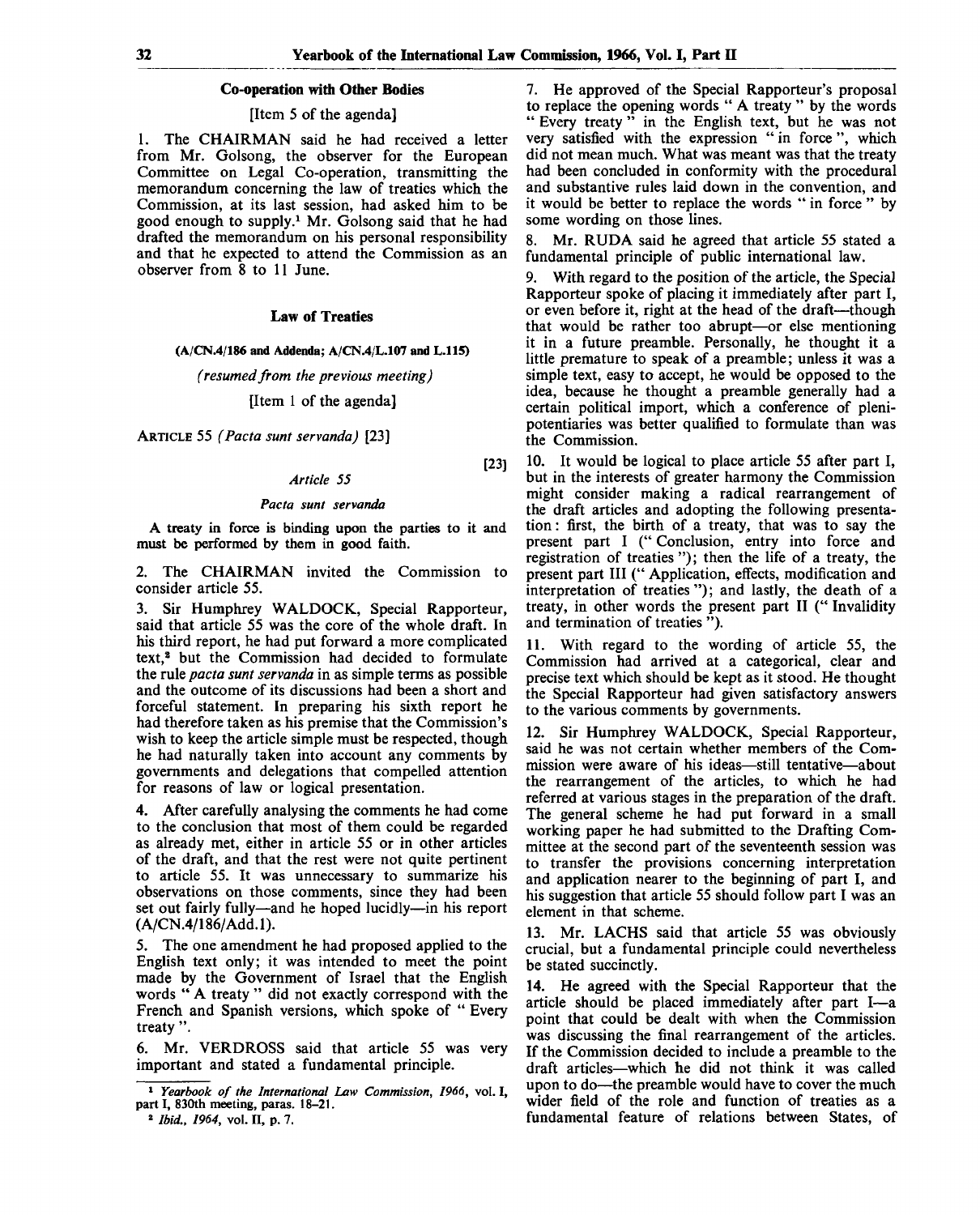which the principle *pacta sunt servanda* was a basic element; it could certainly not be confined to a statement of the principle.

15. The criticism of the words " in force " was not particularly convincing and he disagreed with Mr. Verdross's argument. The words must be maintained for precisely the reasons Mr. Verdross had given, because unless a treaty came into operation the principle *pacta sunt servanda* did not apply. Articles 17 and 23 covered the situations assimilated to entry into force which Mr. Verdross had in mind, because of their provisions concerning rights and obligations prior to, and requirements for, entry into force. Hence the qualification in force " in article 55 could not be omitted.

16. He would not examine the article at length, since it had been discussed in detail in the Commission. Any further elaboration of the text would require a close examination of theory and practice concerning a principle that had been discussed from Cicero's day to our own. Vattel had devoted a whole chapter to it in his *Droit des Gens,* and it had also been discussed by Macchiavelli and those who had followed him up to the present time.

17. What was essential was clarity in the rule. The principle of good faith stood on its own feet and needed no explanation: any attempt to provide one would lead to casuistry. It meant fidelity and the conscientious fulfilment of promises by acts, or by refraining from acts that could frustrate the purpose of the contract. It meant honesty, not evasion—the obligation not to do anything that might prevent the execution of the treaty. Any enumeration might be deceptive for lack of completeness. If the Commission attempted to go further, it would find itself discussing such issues as those raised by article 12 of the Treaty of Utrecht, which had led to the well-known conflict of interpretation between France and England, so tellingly described by Vattel and Voltaire, the one claiming that the parties had deliberately left the text unclear in order to leave the way open for nonperformance,<sup>3</sup> the other that they were obviously negligent.<sup>4</sup> The present meaning of article 55 would be plain to both lawyers and laymen, and he was strongly in favour of its being left untouched.

18. The drafting change in the English text proposed by the Special Rapporteur was acceptable, but of little significance, as there was no important difference between the two alternatives.

19. Mr. EL-ERIAN said that at the sixteenth session he had found himself in a minority and had been unable to concur in the approach adopted by the Commission to an article containing a fundamental rule, which the United States Government described as " the keystone that supports the towering arch of confidence among States" (A/CN.4/186/Add.l). The second reading of the articles provided an opportunity for second thoughts and the Special Rapporteur's lucid observations had been most helpful; but they still had not convinced him that he ought to fall in with the Commission's general line.

20. The question of the position of article 55 was a matter not only of logic, but also of substance because, to be binding, a treaty must possess not only formal, but also substantive validity. For that reason the article ought to follow the provisions on the conclusion of treaties, substantive validity and continuance in force. Only if that order were followed would it be appropriate to have a provision on the sanctity of treaties and the obligation to comply with them.

21. For the first time, the Commission was considering the possibility of attaching a preamble to one of its drafts. At the United Nations Conference on Diplomatic Intercourse and Immunities, certain delegations had attached much importance to the inclusion in the preamble to the Convention of a list of traditional diplomatic functions, including that of fostering friendly relations between States, and some had pressed in particular for the clause stipulating that customary international law should continue to govern questions not expressly regulated by the Convention on Diplomatic Relations. He agreed with Mr. Lachs that, if a preamble were to be attached to the draft articles, it could not consist solely of the rule *pacta sunt servanda*; something would have to be added about the codification being intended to place the law of treaties on the " widest and most secure foundations ", to borrow the language of General Assembly resolution 1902 (XVIII).

22. Mr. Verdross had contended that the words " in force " did not mean very much, but in fact they meant that the treaty had been freely consented to, did not derogate from fundamental principles of international law and had not been secured by fraud or coercion. Thus the words conveyed that the instrument met the requirements for essential validity laid down in the draft, so they were important and must be retained.

23. He still considered that the article required further elaboration. Such points as that raised by the Finnish Government—that the article might usefully state that a party must abstain from acts calculated to frustrate the objects and purposes of the treaty—deserved consideration, as did the points he himself had mentioned in the discussion at the sixteenth session<sup>5</sup>—points which were covered in the Harvard draft.<sup>6</sup> The article could be expanded without losing its forceful character, particularly as there was general agreement on what should be its fundamental content.

24. Mr. CASTREN observed that the Special Rapporteur, after a full analysis of the comments by governments, had proposed that the 1964 text be retained subject to a slight change in the English version, which seemed acceptable. The Finnish and Turkish Governments wished article 55 to include a provision requiring the parties to refrain from acts calculated to frustrate the object and purpose of the treaty; that had been part of the Special Rapporteur's original intention, and two delegations to the General Assembly, those of Greece and the United Arab Republic, had proposed an amendment to that effect. The Government of Israel also seemed favourable to the idea, though it had stated that it would be satisfied if the matter were dealt with

<sup>8</sup> Vattel, *Droit des Gens,* Livre II, chap. VII, § 92.

<sup>«</sup> Voltaire, *Le Siecle de Louis XIV,* chap. XXIII.

<sup>8</sup>  *Yearbook of the International Law Commission, 1964,* vol. I, p. 30.

<sup>6</sup>  *Research in International Law,* "III, Law of Treaties"; Sup-plement to the American Journal of International Law, vol. 29, 1935.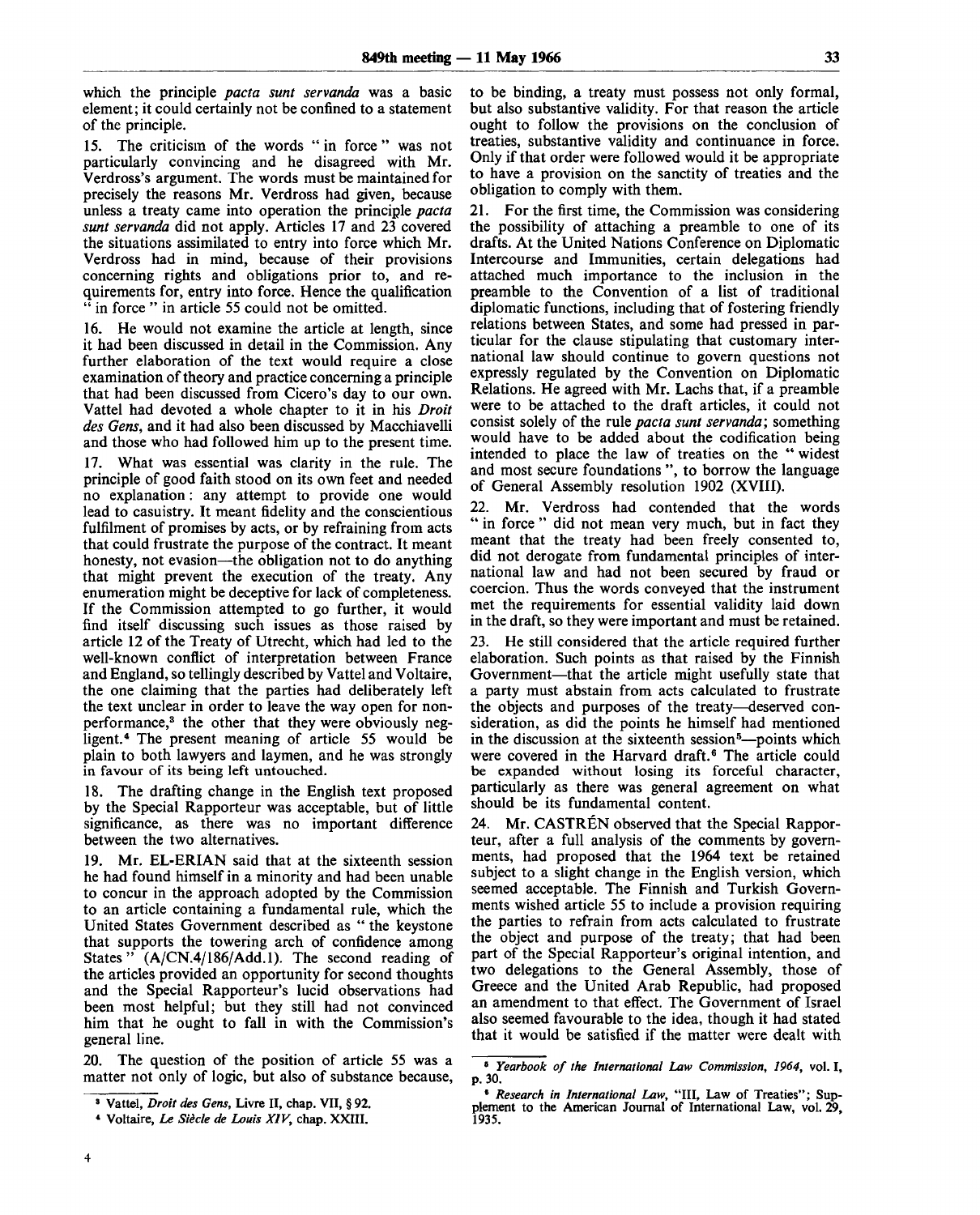in the commentary. Since the Commission had reached the conclusion, after long discussion in 1964, that the obligation which the governments in question wished to emphasize was implicit in the existing text and since there were strong reasons in favour of that concise and simple formulation, he was willing to accept it.

25. He agreed with the Special Rapporteur that it would be premature to take a final decision on the position of article 55.

26. Mr. ROSENNE, after paying a tribute to the Special Rapporteur's analysis of the comments made by governments and by delegations in the Sixth Committee, said he had considerable sympathy with the desire expressed by one member of the Commission to elaborate on the content of the article; but on balance he considered that the Special Rapporteur's conclusions were correct and that the article ought to be kept in the form arrived at after detailed discussion during the sixteenth session.

27. The words " in force" should be retained for reasons already given, more especially those put forward by Mr. Lachs. He hoped that some of the firm, and indeed noble, views expressed in the Special Rapporteur's observations would find a place in the commentary or in the introduction to the Commission's report, especially those concerning the application of the *pacta sunt servanda* rule to the draft articles.

28. For the time being, he reserved his position on the placing of the article, which was not a mere problem of drafting or good presentation, because the rule was applicable to the whole draft. It would seem that the article should precede section II of part I of the text as approved at the seventeenth session (A/CN.4/L.115).

29. It was not the Commission's function or custom to prepare a preamble to the draft conventions it drew up and he would not advocate any departure from precedent in that regard, because of the political and ideological considerations which were apt to arise when a diplomatic conference discussed a preamble. Nevertheless, since in article 69 the Commission had recognized the legal significance of a preamble, it could indicate what fundamental legal principles it considered ought to find a place in the preamble to a convention on the law of treaties; among them should be the obligation to apply treaties in good faith.

30. Mr. de LUNA, after congratulating the Special Rapporteur on his admirable defence of the text of the article, said he must admit that he found the idea of a preamble attractive. If that idea was not accepted, he would support Mr. Ruda's suggestion that article 55 should be placed immediately after part I and that the draft should be subdivided into three stages: the birth, life and death of a treaty.

31. It was true that it was not the Commission's practice to draft preambles and it was also certain that, if it adopted that course, the more universal and abstract it tried to be, the more obstacles it would encounter; but the undertaking was worth while. Experience had shown that the members of the Commission, even though they started from different conceptions of the world, succeeded in reaching agreement on concrete results.

32. At first sight, it might be tempting to regard mere declarations of principle as of no importance compared with legal texts drafted in imperative terms which created rights, obligations, faculties and powers; but experience of constitutions, of international law and of the Charter had shown that that was not so. For example, the opening declaration of the Charter had proved to be much more important than the detailed rules embodied in the instrument itself.

33. It was also true that, even when ideological differences had been overcome, the drafting of a preamble would be a complicated matter. The preamble should first state the principle of good faith, because that was the keystone of the edifice and because it would reassure certain governments. Then it should deal with the relationship and balance between the principle *pacta sunt servanda* and the no less important principle *pax est servanda.* Lastly, and perhaps most difficult of all, it should define the function of treaties in the ineluctable relationship between international politics and law, since the maxim *fiat justitia pereat mundus* was pernicious and justice could be compatible with stability, as the Commission had shown by the *rebus sic stantibus* clause it had drafted.

34. Mr. AGO said that article 55 was one of the small number of key articles in the draft, which were recognizable by the fact that they were laconic and lapidary. He fully supported the Special Rapporteur in his resistance to any attempt to lengthen the article, to add to it anything that was not essential or to modify it in any way which might detract from its clarity or impact.

35. The question of the position of the article would no doubt arise again later, but like the Special Rapporteur he had already formed the opinion that it should be placed immediately after part I.

36. As to the words " in force ", he thought they could not be changed and were essential to the text; a treaty which was not in force could not be the subject of the provision in article 55. Mr. El-Erian had rightly pointed out that the expression " in force" meant not only that the treaty had been concluded in accordance with the provisions of the articles and had accordingly come into force, but also that it had remained in force and had not become void. It would be dangerous to invoke subsequent articles to restrict the scope of the expression. At the beginning of the draft the Commission had stated that the treaties referred to were treaties in written form. Thus the principle *pacta sunt servanda* was of wider scope than the draft, for every treaty, in whatever form it was concluded, must bind the parties and be performed in good faith. Consequently, to restrict the meaning of the expression " treaty in force " in any way might call in question the existence of treaties other than those to which the Commission was referring. All things considered, therefore, the expression " in force " was the best.

37. With regard to the principle of good faith, like the Special Rapporteur, he did not see why the fact of stating that the treaty must be performed in good faith should give the impression that the rule of good faith was confined to the application of treaties.

38. As to the Turkish Government's proposed addition of a clause stipulating that the parties to a treaty must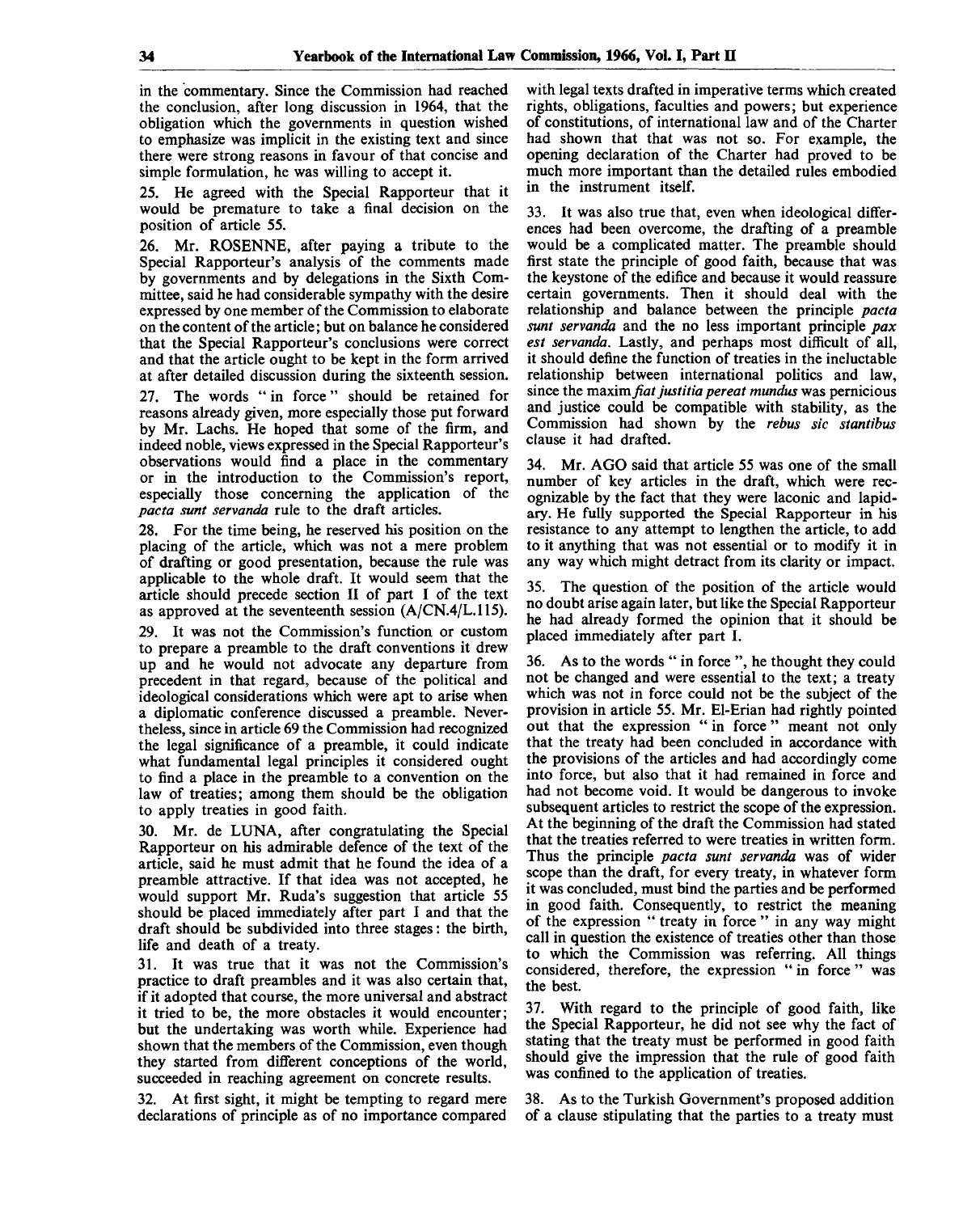refrain from acts calculated to prevent the application of the treaty, he pointed out that the Commission had already included in its draft a very specific rule requiring States to refrain from any acts calculated to frustrate the objects of the treaty, but referring to a period before the treaty entered into force. When a treaty was in force, it must be performed in good faith, and States parties were obliged not only to refrain from acts that might prevent its application, but also to apply it in full. The proposed addition was therefore superfluous, and apart from the fact that it might give rise to misunderstanding, it would make the text less concise and less forceful than the Commission had intended.

39. Mr. REUTER said he agreed with the Special Rapporteur's observations and Mr. Ago's comments; he earnestly hoped that article 55 would not be referred to the Drafting Committee again.

40. Mr. TUNKIN said he agreed with most of what had been said and with the Special Rapporteur's conclusion that the text adopted at the sixteenth session was satisfactory.

41. He fully subscribed to Mr. El-Erian's interpretation of the meaning of the words " in force " and believed that it would still be advisable for the Drafting Committee to consider the advisability of redrafting the beginning of the article to read " Every treaty which is valid and in force. .. ". His reason was that many treaties which were legally invalid were still being performed and on the face of it, article 55 might be construed, though without sufficient ground, to mean that any treaty, simply by virtue of being performed, was binding even though legally it was totally invalid. Admittedly, not many international lawyers would take seriously the thesis developed in a recently published book that any treaty which was effective was valid, but nevertheless every effort should be made by the Drafting Committee to dissipate any possible doubts.

42. The Commission should not attempt to draft a preamble; that was a matter which ought to be left to a diplomatic conference, for reasons familiar to all members. It could, however, indicate in its report to the General Assembly that the principle *pacta sunt servanda* ought to be stressed in a preamble to any convention adopted.

43. With regard to the position of article 55, the Special Rapporteur's suggestion that it should follow part I was acceptable.

44. Mr. BRIGGS said that at the sixteenth session seven members had spoken in favour of including the words "in force" and seven against.<sup>7</sup> He had been among those who had opposed their inclusion on the ground that they would be tautological, seeing that in article 1, paragraph 1, a treaty had already been defined as an international agreement concluded between two or more States and governed by international law; in his view, a treaty that was not in force was a draft treaty and not a binding instrument. So much had been read into the words " in force ", including the concept of validity, that the discussion had only reinforced his conviction that those words were undesirable.

In order to avoid additional amendment, however, he would agree that the text should be retained exactly as it stood.

45. It was too early to decide on the proper place for article 55 and he hoped that the working paper on the possible rearrangement of the draft articles which had been prepared by the Special Rapporteur for the Drafting Committee at the second part of the seventeenth session, but never discussed, would be reissued so that the Drafting Committee could put forward recommendations on the subject to the Commission.

46. The drafting change proposed by the Special Rapporteur was unobjectionable, but he personally considered that " A treaty" was an exact rendering of the expression " *Tout traite* ".

47. Mr. AGO said that, on the substance, he agreed with Mr. Tunkin; there was no doubt that, for a treaty to be binding on the parties and to be capable of being performed, it must be valid and must be in force. But while he would acknowledge that a treaty might be valid and yet not be in force, he doubted whether the converse was true, and wondered if there was not some misunderstanding on that point. He would not take a definite position, because Mr. Tunkin's comment related to the English text, and it might be that the English expression " in force " differed slightly in meaning from the French " en vigueur". In his view, there was a very clear difference between a " treaty in force " and a " treaty effectively applied". A treaty might be applied *de facto,* yet not be in force, and vice versa. According to French terminology, if a treaty was " *en vigueur* ", it must be " *valide* "; if it was not " *valide",* it was not " *en vigueur* ", thus it would be a pleonasm to use the terms " *valide* " and " *en vigueur* " side by side.

48. Mr. VERDROSS explained that he had merely suggested replacing the expression " in force ", by some more specific phrase such as " concluded in conformity with the rules of this convention "—an idea very similar to that advanced by Mr. Tunkin—and perhaps adding the words " and still in force " to meet the point raised by Mr. El-Erian. He would have no objection, however, to that clarification being given in the commentary.

49. Mr. AMADO said he must congratulate the Special Rapporteur on the lucidity of his analysis and the rigour of his arguments. He accepted the text as it had been adopted by the Commission.

50. He understood Mr. Tunkin's point of view, but to him the idea of performance of a treaty was inseparable from the principle of good faith. That principle, to which he attached great importance, conditioned the performance of a treaty, so that a suggestion such as that made by the Turkish Government was surprising. A valid treaty which was not in force did not bring into play the good faith which ensured performance. Even if Mr. El-Erian's point of view were accepted, how was it conceivable that good faith was involved if the treaty was not in force ?

51. The idea of enunciating the *pacta sunt servanda* rule in a preamble was not without merit, but a preamble was always a declaration of intention, an indication of the purpose to be achieved. The Commission's

<sup>7</sup>  *Yearbook of the International Law Commission, 1964,* vol. I, 726th and 727th meetings.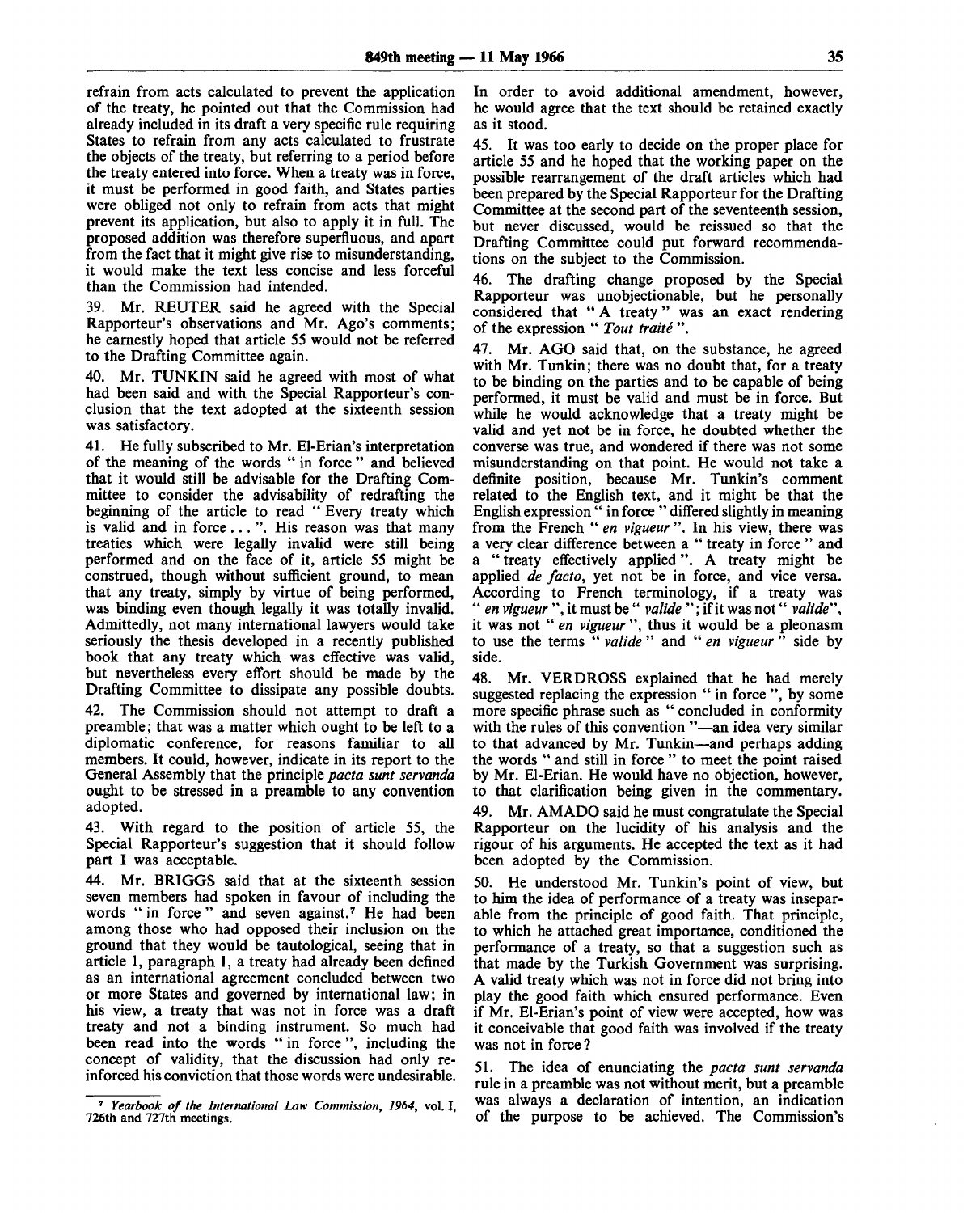intention in its draft was to set out the rules which already existed in the practice of States and to go on from there to develop international law in the interests of justice and for the benefit of mankind. That was what the Commission should say in the preamble, if it decided to put one at the beginning of its draft, but to do so would be presumptuous and outside its proper role.

52. Although he made no claim to being an expert on the English language, he agreed with Mr. Briggs that the expression " A treaty " should be retained in the English text; it faithfully reflected the French " *Tout traite* ".

53. As to the position of the article, the Commission could have confidence in the Special Rapporteur, who could be relied upon to explore all the possibilities.

54. He agreed with Mr. Reuter that the article should not be referred back to the Drafting Committee.

55. Mr. JIMENEZ de ARECHAGA said that he welcomed the Special Rapporteur's drafting amendment to article 55, which would bring the English text closer into line with the French and Spanish and would give dignity and force to the statement of the rule.

56. The words " in force " should be kept without any qualification or addition, which might weaken the article, and he subscribed to Mr. El-Erian's interpretation of those words, which was not that the treaty had entered into force under the provisions of articles 23 and 24, but that it was valid and had not terminated. However, to insert a reference to its being valid might have a restrictive effect and require further qualification by some such wording as " valid and not terminated ".

57. Any such change was unnecessary because the intention was to designate treaties in force in accordance with all the articles of the draft, including article 51 on procedure. In other words, article 55 could not be invoked unilaterally by a State alleging that the treaty could not be executed because *it* was not in force, unless all the procedures laid down in article 51 had been complied with. Only then could the invoking State cease to execute the treaty any further. Furthermore, any suggestion that the article be amplified, by setting out in greater detail how the rule would apply, might involve serious risks. Experience with Article 2, paragraph 4, of the Charter, concerning the use of force, demonstrated the danger of going into too much detail and he therefore preferred article 55 in its present absolute form.

58. Mr. TSURUOKA said that the Commission was in unanimous agreement on the idea to be expressed in article 55. The article raised only two questions; the best way of expressing the idea and the position it should occupy in the draft.

59. With regard to the drafting, he was prepared to accept the article as it stood, but in view of the importance he attached to the moral value of the principle which governed the whole of the law of treaties, he urged the necessity of stating the rule as simply and, hence, as forcibly as possible.

60. If the majority preferred to retain the words " in force " and to add the word " valid ", he would not object, although personally he would be inclined to eliminate any qualification, since the questions of entry into force and validity were dealt with in other articles of the draft and it was unnecessary to repeat those ideas in article 55. The addition of the word " valid" would be rather ill-advised and might alter the meaning of the article, which should be that, as long as a treaty was in force and its invalidity had not been established, it must be performed by the parties in good faith.

61. With regard to the position of the article, he agreed with several of the previous speakers that it could be settled later, when the Commission came to review the arrangement of the draft as a whole.

62. The CHAIRMAN, speaking as a member of the Commission, said that all members were in agreement on the substance: a valid treaty which had entered into force was binding and must be performed. The only question that arose, therefore, was whether the wording of the article accurately expressed what the Commission wished to say. He himself believed it was implicit in the text that the treaty was valid, but if that seemed doubtful to some members, the Commission must consider the point carefully and endeavour to dispel the doubt, especially as article 55 was a key article of the draft.

63. With regard to position, since a treaty was only performed after it had been concluded and if it was considered valid, it would seem logical to place article 55 immediately after the articles on the conclusion and validity of treaties. But that question would be examined by the Drafting Committee when it reviewed the order of the articles in the draft as a whole.

64. Mr. BARTOS said he wished to reaffirm his conviction that the principle *pacta sunt servanda,* which was one of the foundation stones of the law of treaties, should be expressly stated in the draft and, in view of its importance, preferably in a separate article. Article 55 was probably in its right place, but he would leave that question aside for the time being.

65. It would be important to explain in the commentary what were the links between that essential principle and the basic general rules of public international law, whether those rules were incorporated in the United Nations Charter or in other instruments containing *jus cogens.* The principle *pacta sunt servanda* was essential, not only from the standpoint of the free will of the parties and the sanctity of treaties, but also from that of the stability of everyday relations between States. The higher principles of *jus cogens,* however, were an even more reliable foundation for those relations. The application of the principle *pacta sunt servanda* could not be pushed to the point of absurdity; there were exactions like those of Shylock which went beyond the juridical order. The purpose of treaties was to strengthen public order, not to destroy it. Consequently, treaties must be performed within the framework of the international public order constituted by *jus cogens* and of the general principles of international law. The Special Rapporteur would certainly be able to put into the commentary the few sentences needed on that subject, so that the Commission could not be reproached for having said more than it intended.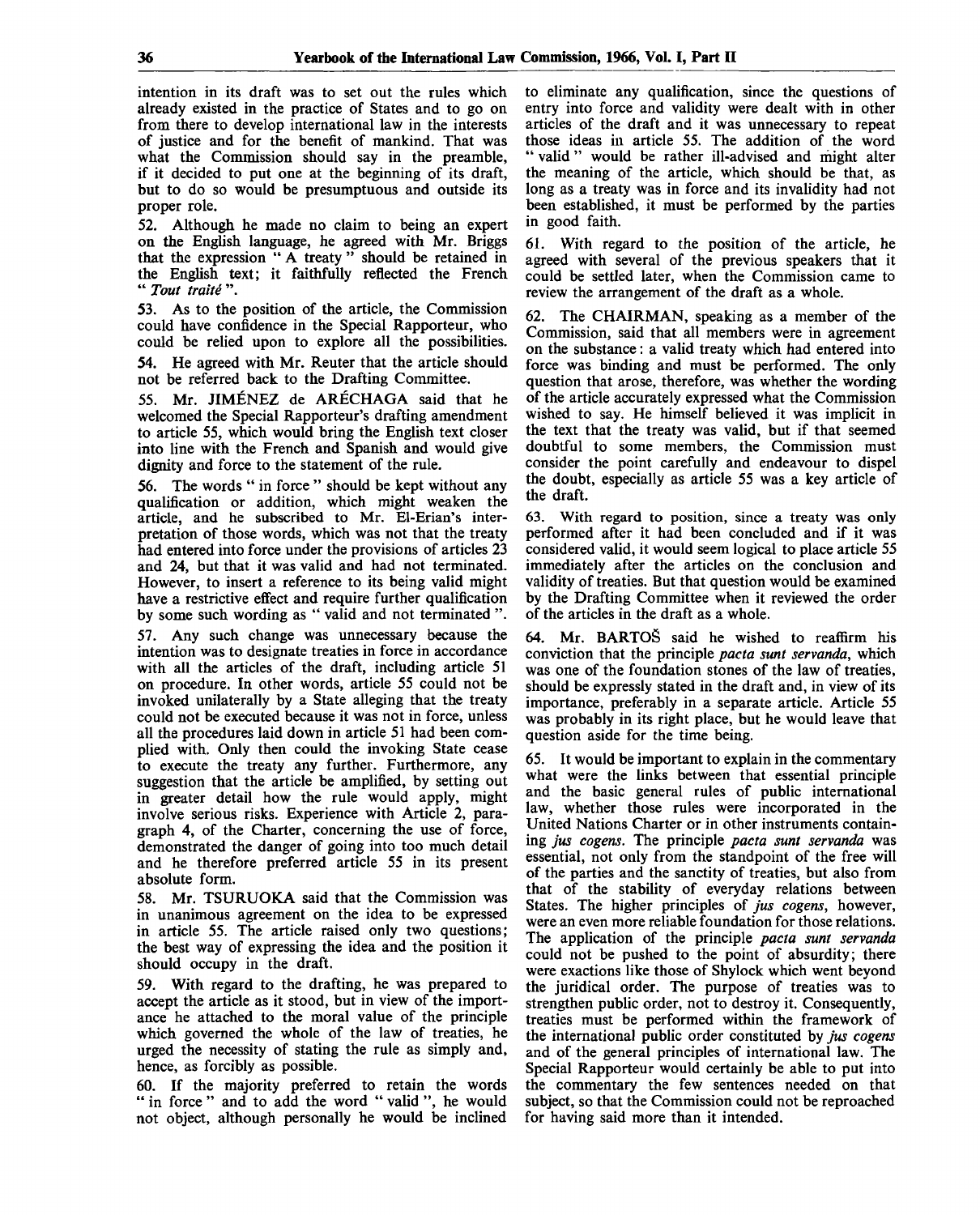66. As to the question whether to retain the words " in force", he considered that only treaties in force were treaties in the technical sense, that was to say, sources of law. The principle *pacta sunt servanda* applied only to such treaties. However, some treaties which had ceased to be in force left juridical vestiges which were still applicable to certain situations provided for by those treaties. The Commission had already considered such situations. It should avoid using in the article terms open to an unduly narrow interpretation which might exclude the regular application, in good faith, of certain provisions of such treaties. In his view, so long as a treaty was applied, it was in force.

67. The question of the responsibility resulting from non-observance of the rule *pacta sunt servanda* should not be dealt with in article 55, since the Commission had decided in principle to leave aside all matters relating to the responsibility of States—a subject which it would be called upon to codify at a later stage. It would be doubly wrong if it tried to deal with the question of responsibility in article 55, where the offence would be the non-observance of a treaty, when it had not done so in the article on the direct violation of a treaty.

68. Mr. REUTER said that the division in the Commission was not on the substance of the article, on which they were all agreed, but on the " colour " to be given to it. Those who were in favour of revising the text apparently wished the expression of the principle also to reflect other articles in the draft. At the first reading, in 1964, opinions had been divided on the inclusion of the words " in force "; they were still divided on the retention of those words and on the addition of the word " valid ". To be logical, it would be necessary to go even farther and introduce the rule with the proviso " Subject to the articles of this draft". But that would give the completely false impression that the main purpose of the articles proposed by the Commission was to attenuate the binding force of treaties.

69. He therefore maintained his position and agreed with Mr. Ago, particularly after listening to Mr. Bartoš, but thought it essential that the questions raised should be clarified fully. In particular, the commentary must explain the meaning of the words "in force" with respect to the principle, upheld by some members, that a supervening new rule of *jus cogens* automatically deprived of all force a treaty in conflict with that rule.

70. Sir Humphrey WALDOCK, Special Rapporteur, summing up, said that the situation was not very different from what it had been at the end of the 1964 discussion.

71. He wished to make it clear that he had had no intention of suggesting that the Commission should undertake the drafting of a preamble, thus departing from the wise practice it had followed hitherto. His suggestion was merely that the final report might indicate that the *pacta sunt servanda* rule was one of the points that could appropriately be stressed in a preamble to the future convention. It would, of course, be for governments to formulate a preamble in due course.

72. The question of the position of article 55 was one to which close attention would have to be given, both by the Drafting Committee and by the Commission itself. It would be premature to deal with that question at the present stage, but in any event it was not desirable that so important a rule as that embodied in article 55 should be placed so late in the draft.

73. The main point of the discussion had been the same as in 1964, namely, whether the opening words " Every treaty " or " A treaty " should be used without qualification, or whether the words " in force " and possibly " valid " should be added. For the reasons so well explained by Mr. Reuter, his personal inclination would be to use the words " Every treaty " without any qualification. Any addition might upset the carefully adjusted balance of the relation between the substantive provisions on nullity and termination and the procedures for establishing nullity and termination. The Commission had taken the utmost care, when drafting the various provisions on nullity and termination, not to open the way for violation of treaties on the pretext of applying some of the articles. For those reasons, and also in order not to spoil the simplicity and force of the statement of the rule, he was opposed to the insertion of the adjective " valid ".

74. On the other hand, for the reasons set out in paragraph 2 of his observations on article 55 (A/CN.4/  $186/Add.1$ ), it was necessary to retain the words "in force". The Commission had made a distinction in the draft articles between the conclusion of a treaty and its entry into force, and he could not agree with Mr. Briggs that the fact that a treaty had been concluded implied that it was in force; such a proposition would be inconsistent with the provisions of the various draft articles so far adopted by the Commission, and also with usage in international law. The expression "treaty in force " automatically ruled out any invalid treaties. Such treaties were plainly not " in force ". That being so, he urged that the rule embodied in article 55, which was a bulwark of the maintenance of treaties, should not be weakened by the introduction of any additional words.

75. As to his suggestion that the opening words " A treaty " should be replaced by " Every treaty ", that point could be left to the Drafting Committee. Although he was inclined to agree with Mr. Briggs that " A treaty " was the English equivalent of the French expression " Tout traité ", the use of the word " every " would perhaps give greater emphasis to the rule. In the opening words of article 3 as adopted on second reading in 1965 (A/CN.4/L.115), precisely for the purpose of emphasis, the expression " Every State " had been used in English, " *Tout Etat*" in French and " *Todo Estado* " in Spanish.

76. He had taken note of the remarks of various members on the subject of good faith and, in particular, of the desire expressed by Mr. Bartos for the inclusion of a passage on the subject in the commentary.

77. He suggested that article 55 should be referred to the Drafting Committee for consideration in the light of the discussion.

78. The CHAIRMAN said that, if there were no objection, he would take it that the Commission agreed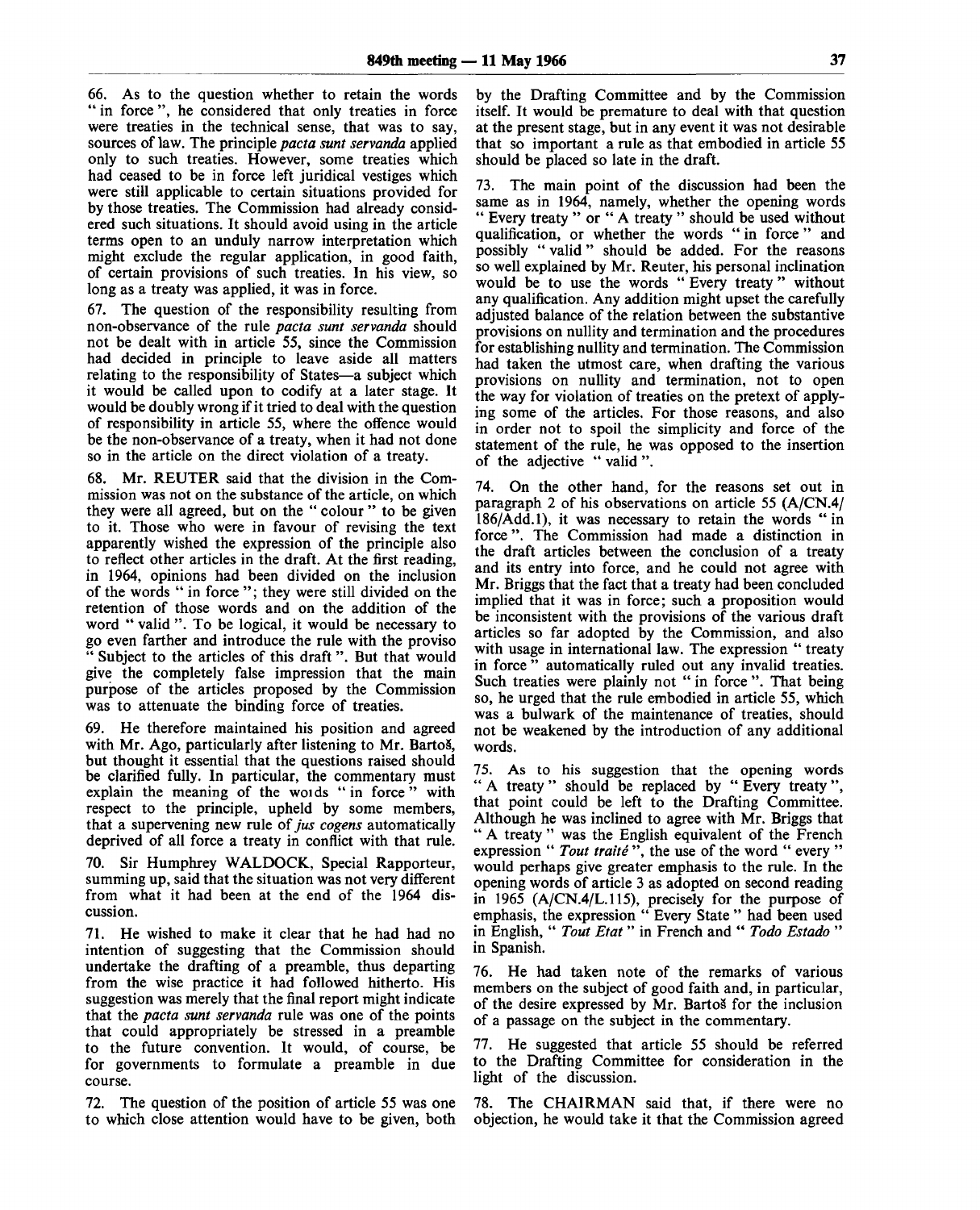[24]

to refer article 55 to the Drafting Committee, as suggested by the Special Rapporteur.

It was so agreed.<sup>8</sup>

ARTICLE 56 (Application of a treaty in point of time) [24]

#### *Article 56*

#### *Application of a treaty in point of time*

1. The provisions of a treaty do not apply to a party in relation to any fact or act which took place or any situation which ceased to exist before the date of entry into force of the treaty with respect to that party, unless the contrary appears from the treaty.

2. Subject to article 53, the provisions of a treaty do not apply to a party in relation to any fact or act which takes place or any situation which exists after the treaty has ceased to be in force with respect to that party, unless the treaty otherwise provides.

79. The CHAIRMAN invited the Commission to consider article 56. The Special Rapporteur had suggested that it might be desirable to add a third paragraph reading:

" 3. In the case of a treaty which has first entered into force provisionally under article 24 and afterwards definitively under article 23, the date of the entry into force of the treaty for the purpose of paragraph 1 shall be the date when the treaty entered into force provisionally.'

80. Sir Humphrey WALDOCK, Special Rapporteur, said that his examination of governments' comments had not led him to make any new proposal, although the provisions of article 56, especially paragraph 2, were extremely difficult to formulate in any language. 81. He had dealt in paragraph 2 of his observations (A/CN.4/186/Add.l) with the point raised by the Government of Israel concerning the relationship between article 56 and article 24, which concerned provisional entry into force. As a general rule, provisional entry into force was used as a technique for accomplishing the purposes of a treaty regardless of whether it ever entered into full force. However, the occasional case could also occur of a double entry into force—first provisional and then definitive. The question could then arise which date should be considered as the date of entry into force. He was not certain that it was necessary to deal with that case, but he had suggested a text that could be added to article 56 as a new paragraph if the Commission wished to introduce such a provision.

82. The Greek delegation had proposed that article 56 should state whether the provisions of a treaty applied to facts, acts or situations which fell partly within the period when it was in force. He had explained in paragraph 3 of his observations that that comment seemed to proceed from a misconception. It was only in appearance that a treaty could seem to apply to situations which fell partly within the period when it was in force. In law, the true situation was that the treaty only applied

8 For resumption of discussion, see 867th meeting, paras. 2 and 3.

to facts and situations insofar as they fell within the period when it was in force.

83. The Turkish Government had suggested that the final words of paragraph 1 " unless the contrary appears from the treaty" should be replaced by the words " unless the treaty stipulates otherwise ". That suggestion was based on the argument that exceptions to the nonretroactivity rule should be limited to specific cases. The question was one which the Commission had examined carefully in 1964; it had decided, however, that the expression " unless the treaty otherwise provides" would be too narrow<sup>9</sup> and that decision, in his opinion, was correct. Consequently, he did not suggest any change in the wording of paragraph 1.

84. He had dealt in paragraph 7 of his observations with the proposal by the Netherlands and the United States Governments to replace the final words of paragraph 2 " unless the treaty otherwise provides " by the words " unless the contrary appears from the treaty ". It was very easy to confuse the question of the legal consequences of termination with the problem dealt with in paragraph 2—that of the application of treaty provisions in relation to acts, facts or situations taking place or existing after the treaty had ceased to be in force. The Commission had drawn a subtle distinction and one which he believed was legally valid—between legal consequences and subsequent application. Hence he did not suggest any change in the wording of paragraph 2, although he was not at all certain that the best language had been found to express the Commission's intentions. He would be glad to hear the views of other members on that question.

85. Mr. REUTER warmly congratulated the Special Rapporteur on his efforts to throw some light on such a difficult matter. He too would try to explain his understanding of the question; if he was found to be mistaken on any point, that would at least help to show how the article could be improved.

86. On the whole, he supported the Special Rapporteur's position. Article 56 dealt with two sets of problems : paragraph 1 was concerned with problems relating to the period preceding the treaty and paragraph 2 with problems relating to the period following the treaty. Those two sets of problems could no doubt be dealt with in a single article entitled "Application of a treaty in point of time ", but they could also be dealt with separately, the first in an article on the entry into force of treaties and the second in an article on the termination of treaties.

87. If the draft was examined as a whole, it would be seen that in the articles on entry into force—for instance, in article 17—the Commission had not dealt with the problem of the effects of a treaty in point of time, whereas it had done so in the articles on termination. That was a perfectly rational approach, but it meant that there could not be complete symmetry between the two paragraphs of article 56. The Commission should consider whether paragraph 1 was sufficient to cover all the problems, bearing in mind that they were being dealt with for the first time, and

<sup>9</sup>  *Yearbook of the International Law Commission, 1964,* vol. II, p. 178, para. (5).